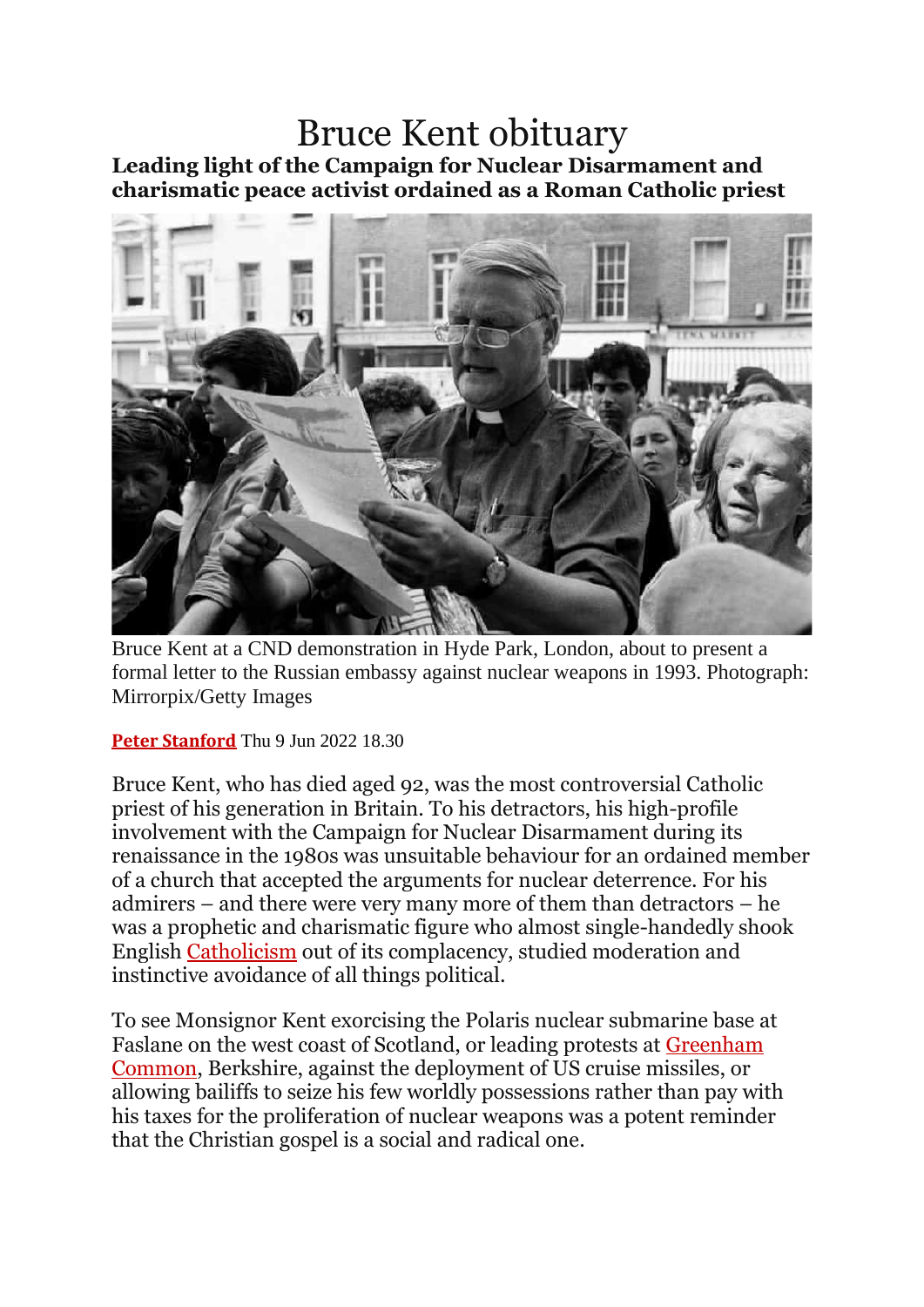One of the ironies of the ferocious campaign waged against Kent by selfavowedly God-fearing Conservative MPs, MI5 and the Vatican's diplomatic representative in Britain, [Bruno](https://www.theguardian.com/news/2003/mar/25/guardianobituaries.religion) Heim – who in 1983 dubbed him a "useful idiot", doing the Soviets' dirty work for them – was that the subject of their fury was such a mild-mannered man. Kent was no firebrand and even when confronted and abused by his detractors was emollient. He followed Christ's example, often quoted but notoriously hard in practice, of turning the other cheek.



Bruce Kent protesting outside the Ministry of Defence against war in Iraq. Photograph: Martin Argles/The Guardian

That did not mean, however, that he was not passionate in his beliefs or effective in putting them across. He was perhaps fortunate with his timing. When he took over as general secretary of CND at the start of 1980, it was virtually moribund, with just 3,000 paid-up members. Within months the government's announcements of a £5bn programme to replace Polaris with Trident and plans to host Cruise at Greenham revived the organisation. By November he was addressing 80,000 supporters in Trafalgar Square, and the next year 250,000 gathered in Hyde Park.

A gifted speaker, with a natural authority, Kent was equally skilled as an administrator and tactician, successfully countering efforts by Trotskyites to infiltrate CND's various ruling councils and avoiding the splits that had incapacitated the organisation during its first incarnation in the late 50s.

One of the most telling compliments for Kent came in December 1982 from Denis [Healey,](https://www.theguardian.com/politics/2015/oct/03/lord-healey) the Labour deputy leader and no fan of CND's policies. He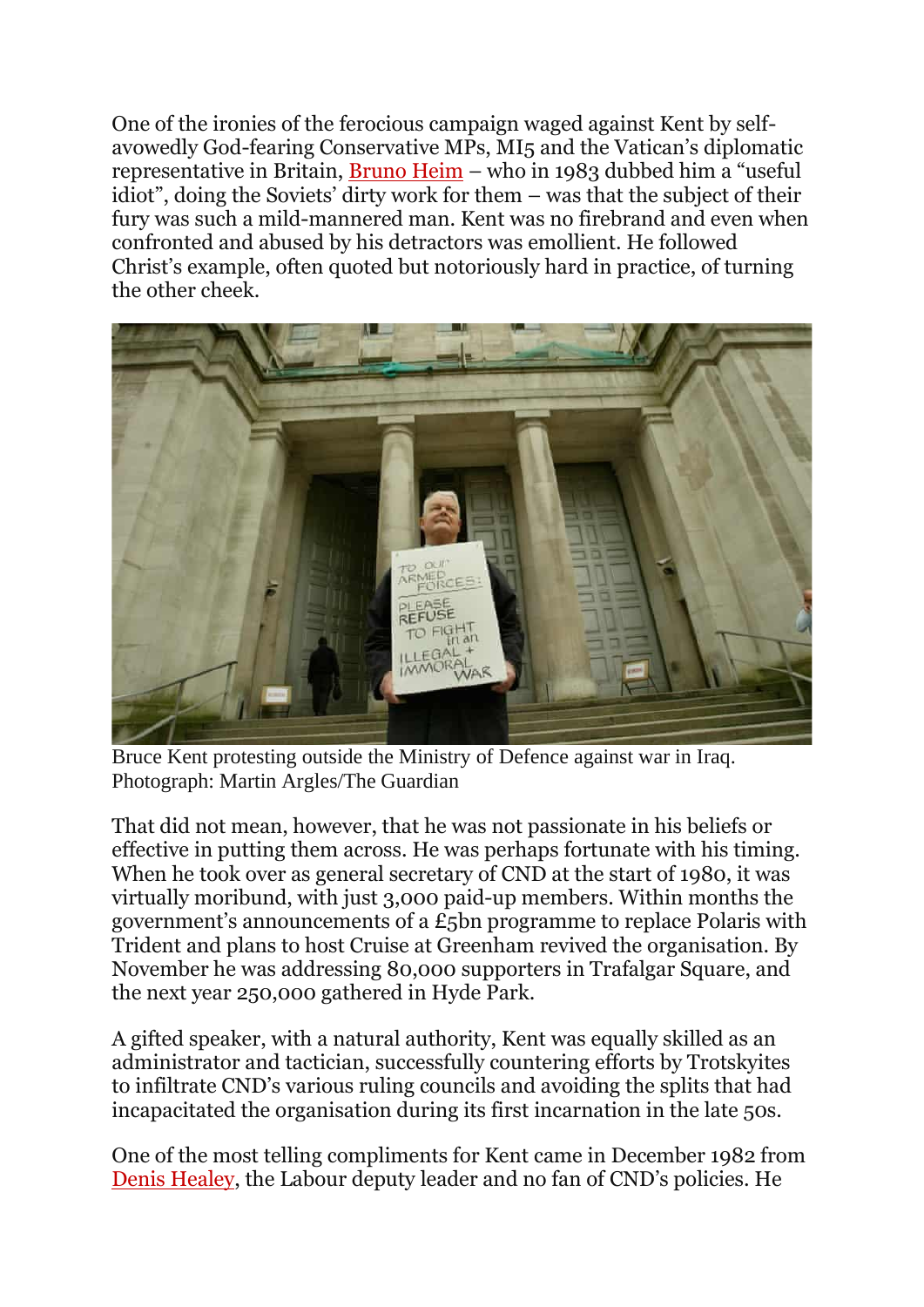had, Healey said, "achieved the most impressive victory for single-issue politics in recorded history".

The Catholic hierarchy watched from the sidelines with growing unease and not a little envy. [Cardinal](https://www.theguardian.com/uk/1999/jun/17/catholicism.religion) Basil Hume, who had given Kent permission to take on his CND role, allowed him a great deal of rope and defended him against his accusers. But Hume, for all his monkish unworldliness, had a great deal of respect for men in uniform from the Ministry of Defence, and Kent sensed his unease with the situation.

With the approach of the 1987 general election, and the nuclear question once again high on the agenda, Kent felt he had no choice but to leave the priesthood if he was to carry on speaking out on the threat facing the world. Hume made the right noises, but accepted rather too readily for some.

For Kent, 11 February, the day of his retirement – he would never use the world resignation, though it was clear he would not be coming back – was one of the worst in his life. He wept as he broke the news to those in the church who had supported him, and many wept with him. "I knew," he later wrote, "that I no longer fitted into the priesthood as others saw it."

Bruce was born in [London](https://www.theguardian.com/uk/london) into the comfortable world of Hampstead Garden Suburb, the son of Molly (nee Marion) and Kenneth Kent, who ran the UK offshoot of the US manufacturing firm the Armstrong Cork company. At parish dances, Bruce would step out with a young Antonia Pakenham, later Fraser, whose parents belonged to the coterie of Labour politicians living in the area. The Kents were, however, more conservative in their political leanings.

Bruce's parents were Canadians and for three years during the second world war he, his brother, sister and mother went back to [Canada.](https://www.theguardian.com/world/canada) She was a devout Catholic, and on their return Bruce attended Stonyhurst college, in Lancashire, the Jesuit school that vied with Ampleforth to be the Catholic Eton. "It took me another 20 years at least to realise how effectively I had been processed for English establishment life and values," he said.

And his life thereafter was initially conformist. He did two years in the army and then went to Brasenose College, Oxford, gaining a law degree in 1956. He had, however, long harboured an interest in the priesthood, and having overcome his non-Catholic father's opposition was ordained in 1958. There again, he was no rocker of the boat, and after a few years in parish work became in 1963 principal secretary to Cardinal John Heenan, Hume's predecessor as Catholic leader.

His tasks were many and varied, hand-delivering rosary beads to a housemaid at 10 Downing Street, attending Winston Churchill's state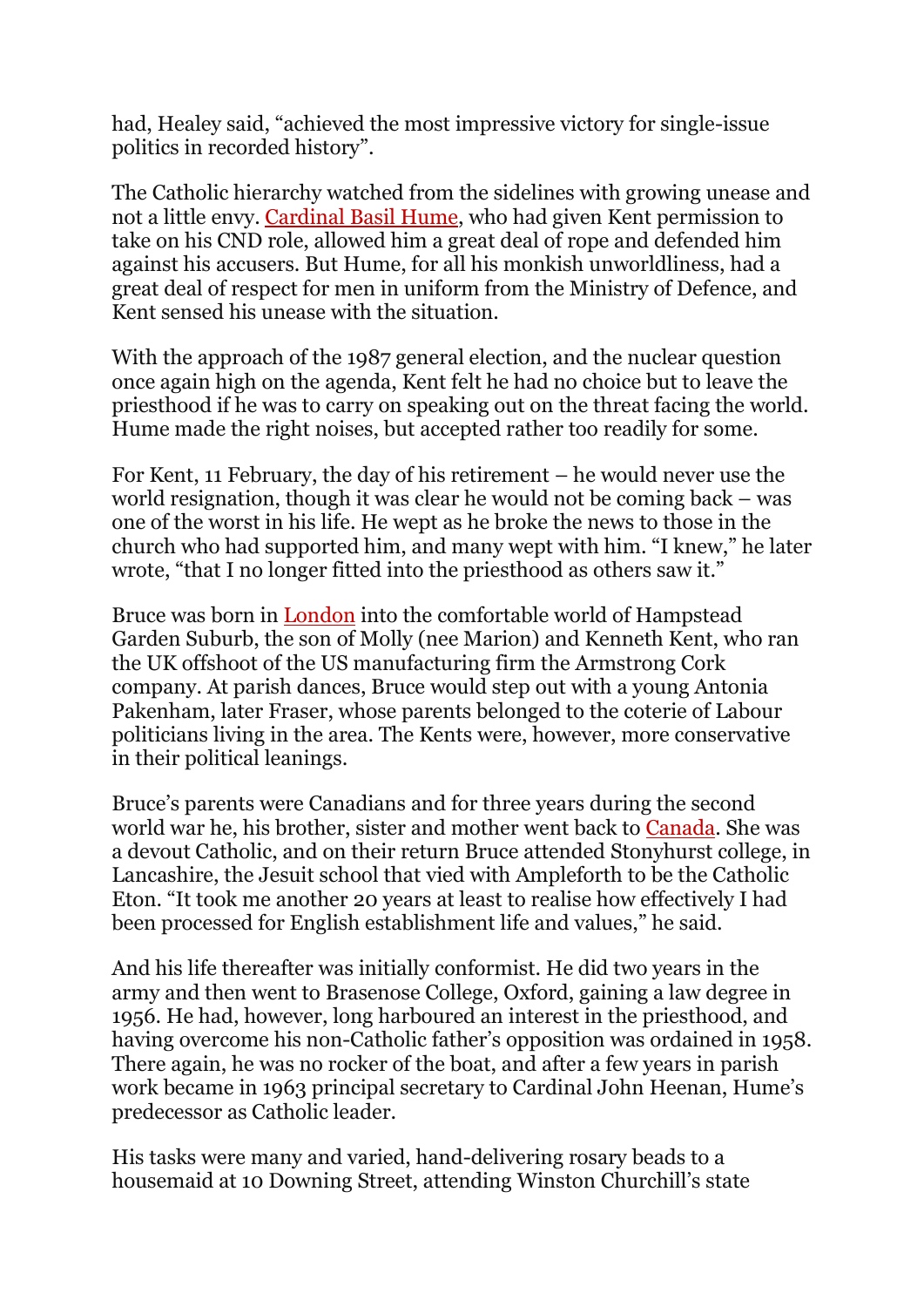funeral with his boss, and coping with the violent mood swings of the unpredictable and egotistical Heenan. Though after two years their relationship became strained, in particular over Kent's growing radicalism, sparked by the Vatican's intransigence on the question of artificial birth control, Heenan still had sufficient faith in his assistant, now titled monsignor, to name him Catholic chaplain at the University of London.

In his time in the post (1966-74), Kent came of age. In no particular order he discovered ecumenism, abandoned all ideas of the priest being in charge and the laity following meekly in his wake, was forced by students' questions to query the church's traditional antipathy to sex, and became ever more deeply involved in the struggle for a better world.

This had begun soon after his ordination when he agreed to be chaplain to Pax Christi, the small British branch of the international Catholic peace movement, but it blossomed during his period at the University of London. He became involved with CND, the Campaign Against Arms Trade, and War on Want.

He travelled to Biafra and India and saw at first hand the damage done by wars and western weapons there. And he began to criticise his own church for its head-in-the-sand attitudes. His letter to the Times in October 1967, attacking the Catholic naval chaplain for blessing the launch of Polaris, was the start of his national reputation – and the controversy that followed him thereafter.

Heenan was horrified by the change in Kent, and the two clashed repeatedly. Other more establishment figures, senior civil servants who had been at Stonyhurst or Oxford with him, saw him as a traitor. However, the cardinal's death in 1975 and his replacement by the less confrontational Hume effected something of a reconciliation between Westminster archdiocese and its turbulent priest.

It was above all the remarkable Victor [Guazzelli](https://www.theguardian.com/news/2004/jun/03/guardianobituaries.religion), one of Hume's auxiliary (or assistant) bishops, who did most to keep Kent within the fold, appointing him as parish priest of St [Aloysius,](https://parish.rcdow.org.uk/somerstown/) Euston, in 1977 but allowing him enough space to pursue his work in the peace movement. Like Kent, Guazzelli took his lead from the 1971 Synod of Bishops in Rome, which taught that the gospel "has a power to set us free, not just from sin, but from what sin has done to our society".

When Kent took on the role of general secretary of CND in 1980, pressure of work meant that he had to give up his parish, though he still lived and said mass at St John's in Islington. They were heady years. His face was rarely off the television screens, forever challenging the assumption of the cold war.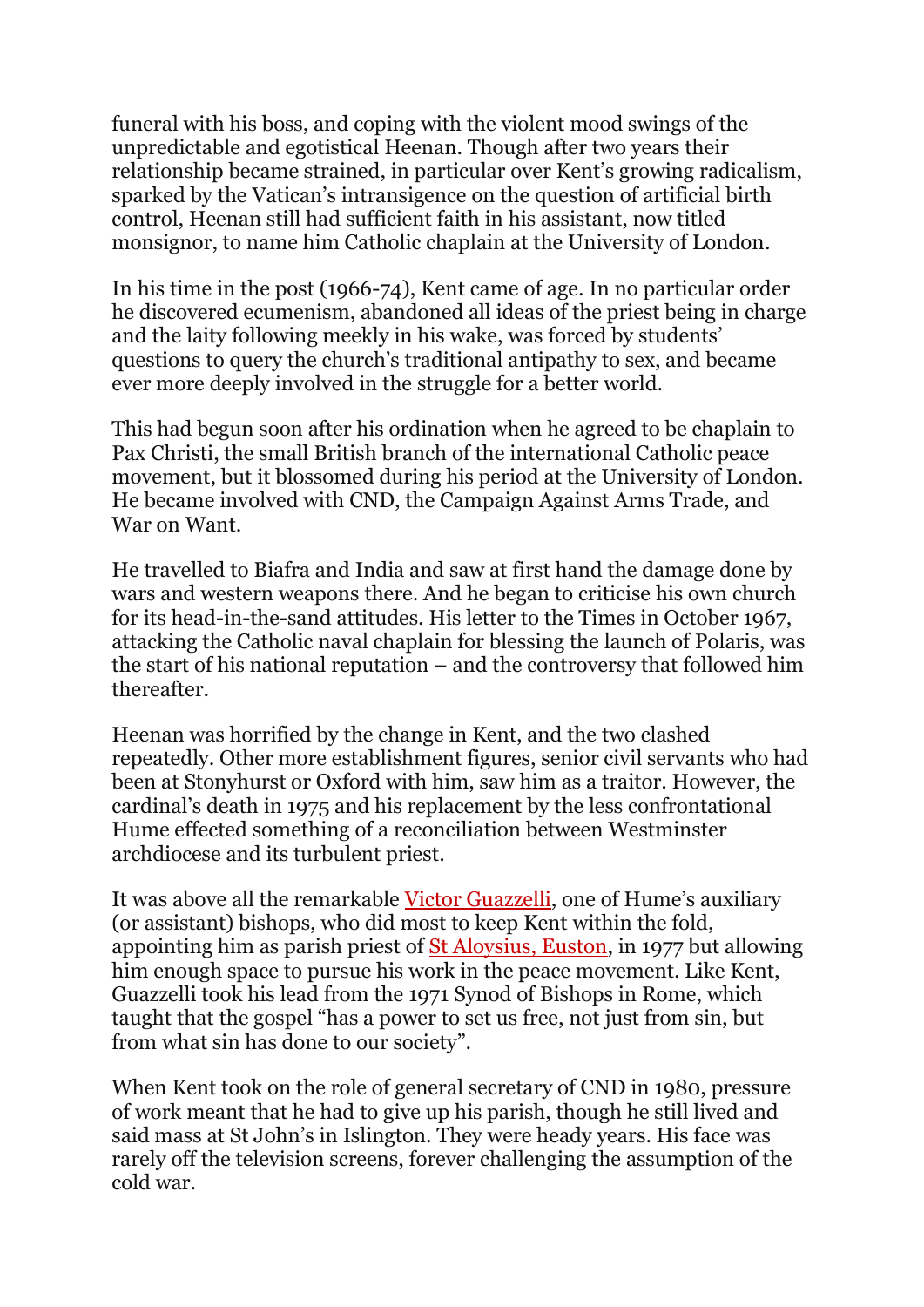

Bruce Kent, centre, with Jonathon Porritt, left, and Jeremy Corbyn at a Walk for the Earth rally outside the US embassy in London in 1992. Photograph: Fiona Hanson/PA

He argued that the Warsaw Pact countries posed little or no threat to the west, that the Soviet Union was in internal meltdown and therefore unlikely to attack, and that deterrence could never work because it implied the willingness to strike first.

History, since the collapse of the [Berlin](https://www.theguardian.com/world/berlinwall) Wall in 1989, has proved him right: only with the Russian invasion of Ukraine has much further thought been given to nuclear conflict. But at the time, Kent was howled down by anyone from the Conservative cabinet minister Michael Heseltine to the fanatic who sent him a (thankfully intercepted) incendiary bomb.

Once Kent had left the priesthood, he continued to work in the peace movement. He had a brief Indian summer as a commentator during the Gulf war in 1990, but his profile decreased as the nuclear argument faded from the top of the political agenda. He stood as a Labour candidate at Oxford West and Abingdon in 1992, but already he was considered too left wing by many of the Labour hierarchy.

Professionally, it was a sin that his formidable energy and intellect were never later called on by a Catholic church stubbornly unwilling to put the past behind it. Yet if his later years were quieter than before, they were also much happier. In 1988, 14 months after he retired as a priest, he married Valerie Flessati.